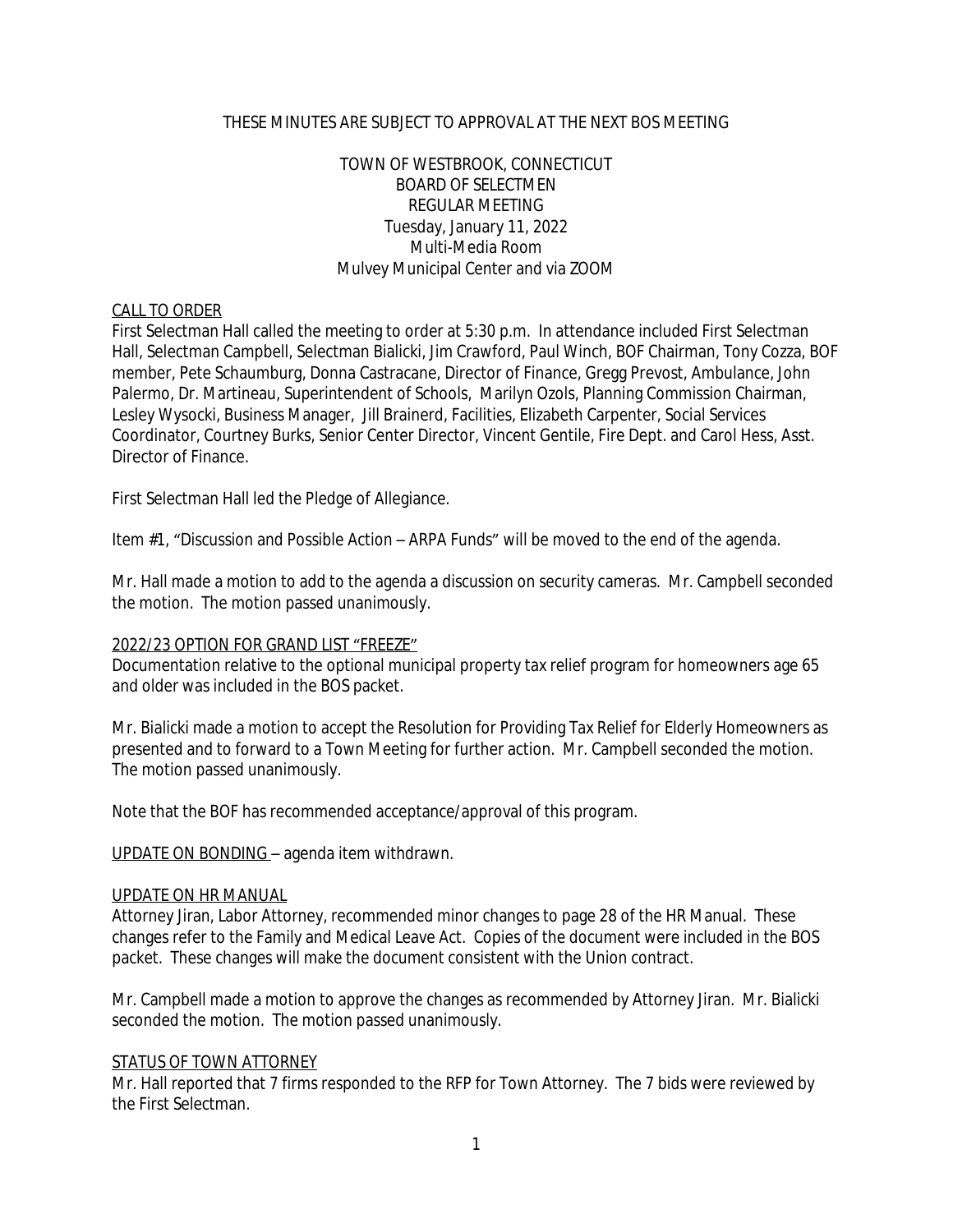Mr. Hall made a motion to appoint Marino, Zabel & Schellenberg as the Town Attorney for the Town of Westbrook, effective immediately at an hourly rate. Mr. Bialicki seconded the motion. The motion passed unanimously.

#### BANK RESOLUTION

A copy of the Liberty Bank Municipal Master Signature Card and Deposit Account Resolution was included in the BOS packet. This resolution needs to be updated per the recent election of First Selectman Hall.

Mr. Campbell made a motion to approve the Liberty Bank Municipal Master Signature Card and Deposit Account Resolution as presented. Mr. Bialicki seconded the motion. The motion passed unanimously.

#### SENIOR CENTER APPROPRIATION

Additional funds are necessary in the Senior Center Sr. to facilitate upcoming medical leave for the Director. A copy of the request was included in the BOS packet. Ms. Burks was available to respond to questions/comments posed by BOS members.

Mr. Bialicki made a motion to approve an appropriation in the amount of \$2,805.00 as requested and forward to the BOF for further action. Mr. Campbell seconded the motion. The motion passed unanimously.

#### BOE APPROPRIATION

Documentation from the BOE was included in the BOS packet relative to a request for appropriations from the BOE's Capital account. Funds are necessary as follows:

- \$49,480 Daisy unit ventilator project
- \$30,000 Rooftop air handling unit at Daisy Library
- \$60,000 Lobby fan coils at High School

Mr. Campbell made a motion to approve an appropriation in the amount of \$139,480.00 as presented and forward to the BOF and a Town Meeting for further action. Mr. Bialicki seconded the motion. The motion passed unanimously.

## CONNECTICUT COMMUNITY CHALLENGE GRANT

Ms. Ozols reported that the Connecticut Community Challenge grant is "open" and, if awarded, would facilitate some the necessary infrastructure at the Town Center. The BOS thanked Ms. Ozols for her efforts in developing the grant application.

Mr. Campbell made a motion to support the CT Communities Challenge Grant Application of the Town of Westbrook as presented and to authorize First Selectman Hall to execute such documents as shall be necessary to facilitate the grant. Mr. Bialicki seconded the motion. The motion passed unanimously.

#### SECURITY CAMERAS

Mr. Hall reported that security cameras are currently installed at several locations throughout the Town including Ted Lane Field. Last Summer, a request was made to install additional cameras due to vandalism at the Town Dock and other locations (school bus area, snack shack, outside Town Hall). Mr. Hall will pursue quotes from multiple vendors for security cameras.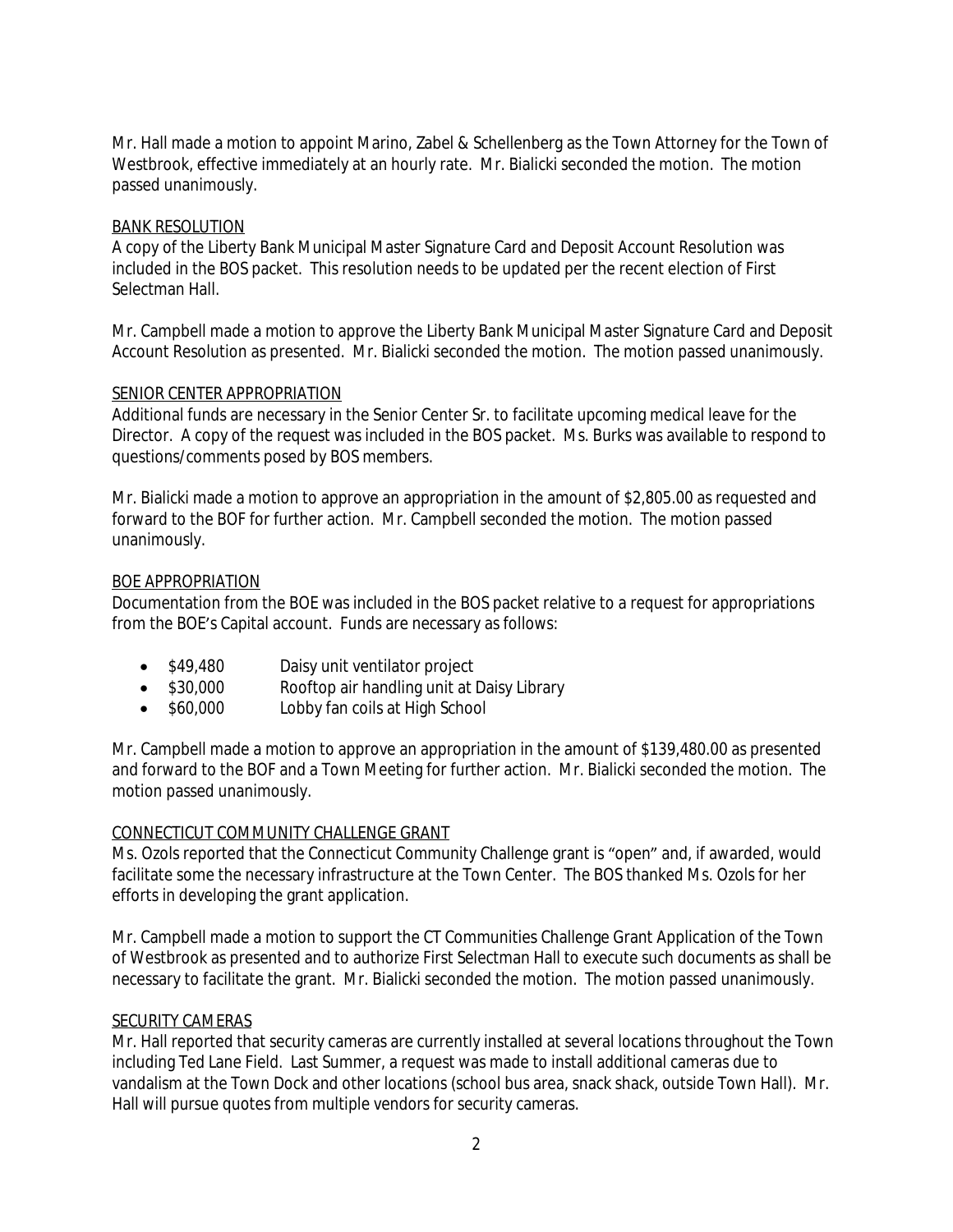# APPOINTMENTS/RE-APPOINTMENTS/RESIGNATIONS

Mr. Campbell made a motion to appoint Nancy Giannini to the EDC. Mr. Bialicki seconded the motion. The motion passed unanimously.

Mr. Campbell made a motion to appoint Jeff Culmone to TCRC. Mr. Bialicki seconded the motion. The motion passed unanimously.

Mr. Campbell made a motion to appoint Paul Beaulieu to the Board of Fire Commissioners ( alt.). Mr. Bialicki seconded the motion. The motion passed unanimously.

Mr. Campbell made a motion to re-appointment Marie Farrell, Rick Newberg, and Sheryl Becker as Planning Commission alternates. Mr. Bialicki seconded the motion. The motion passed unanimously.

Mr. Bialicki made a motion to re-appointment George Pytlik, Jr., Jackie Lyman, and Christopher Bazinet as Zoning Commission alternates. Mr. Campbell seconded the motion. The motion passed unanimously.

## APPROVAL OF MINUTES

Mr. Bialicki made a motion to approve the minutes from the 12/14/21 BOS meeting. Mr. Campbell seconded the motion. The motion passed unanimously.

## SET DATE FOR TOWN MEETING

Mr. Bialicki made a motion to schedule a Town Meeting on February 2, 2022 at 7 p.m. Mr. Campbell seconded the motion. The motion passed unanimously.

## STATUS OF TOWN PLANNER

A Special BOS meeting was scheduled on 1/13/22 @ 2:30 p.m. to interview the candidate for the Town Planner position.

## DISCUSSION AND POSSIBLE ACTION – ARPA

The BOS will meet jointly with the BOF on Wednesday, 1/12/22 to discuss the ARPA funds. To date, funds have been allocated to Youth and Family Services, Social Services, Senior Center ,the VNA and the Shoreline Soup Kitchens. The BOS reviewed each ARPA request as follows:

- The WPCA request for funding for a Passive Nitrogen system at West Beach was withdrawn by the Health Director.
- Fire Dept. request water tank \$150,000 the BOS agreed that this request should be placed in Capital.
- Police Dept. \$250,000
	- o Staff this request should be part of the "normal" budget process
	- o Vehicle(s) should be part of the Capital budget
	- o Training should be part of "normal" budget process
	- o Marine patrol additional boat should be part of the Capital budget
- PPE request withdrawn
- Conservation Commission \$50,000 Open Space more information necessary prior to allocating ARPA funds.
- Town Center Community Septic System will remain as an ARPA request.